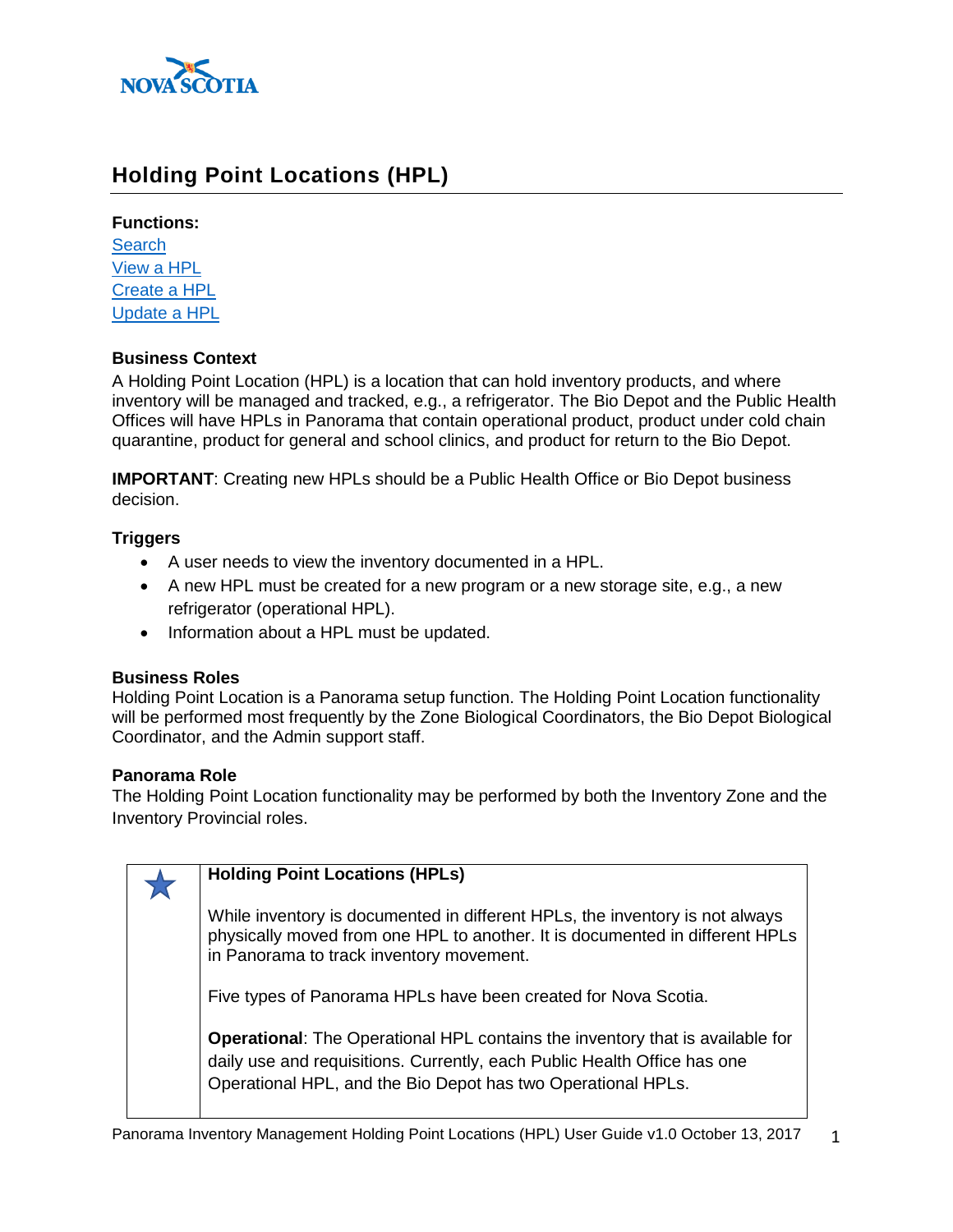

| <b>Clinics:</b> The Clinic HPL represents the inventory used for clinics. It may or<br>may not be physically moved into a cooler prior to a clinic. Each Public Health<br>Office has one Clinic HPL.                                                         |
|--------------------------------------------------------------------------------------------------------------------------------------------------------------------------------------------------------------------------------------------------------------|
| <b>Cold Chain Quarantine:</b> Inventory that is not available for immediate use<br>due to a cold chain investigation is moved into the Cold Chain Quarantine<br>HPL. The Bio Depot and the Public Health Offices each have one Cold Chain<br>Quarantine HPL. |
| <b>Returns:</b> Inventory no longer available for use, and designated for returned to<br>the Bio Depot or a Supplier is moved to the Returns HPL. This inventory is<br>for disposal.                                                                         |
| <b>School Clinic:</b> The School Clinic HPL represents inventory specifically<br>designated for school clinics. Not all public health offices will use a school<br>clinic HPL.                                                                               |
| <b>Holding Point Location (HPL) Naming Convention</b>                                                                                                                                                                                                        |
| The following naming convention is used for all HPLs in Panorama.<br>Antigonish is used as an example.                                                                                                                                                       |
| Antig-HPL1-Op (Operations)<br>$\bullet$<br>Antig-HPL2-Clinic (Clinics)<br>٠<br>Antig-HPL3-CCQuar (Cold Chain Quarantine)<br>٠<br>Antig-HPL4-Return (for disposal)<br>٠<br>Antig-HPL5-SC<br>٠                                                                 |
| If creating a second HPL, follow the naming convention and add one number.<br>Examples are listed below.                                                                                                                                                     |
| <b>Operations: Antig-HPL2-Op</b>                                                                                                                                                                                                                             |
| <b>Clinics: Antig-HPL3-Clinic</b>                                                                                                                                                                                                                            |
| Cold Chain Quarantine: Antig-HPL4-CCQuar                                                                                                                                                                                                                     |
| Returns: Antig-HPL5-Return                                                                                                                                                                                                                                   |
| <b>School Clinics: Antig-HPL6-SC</b>                                                                                                                                                                                                                         |
|                                                                                                                                                                                                                                                              |

# <span id="page-1-0"></span>**Steps: Search**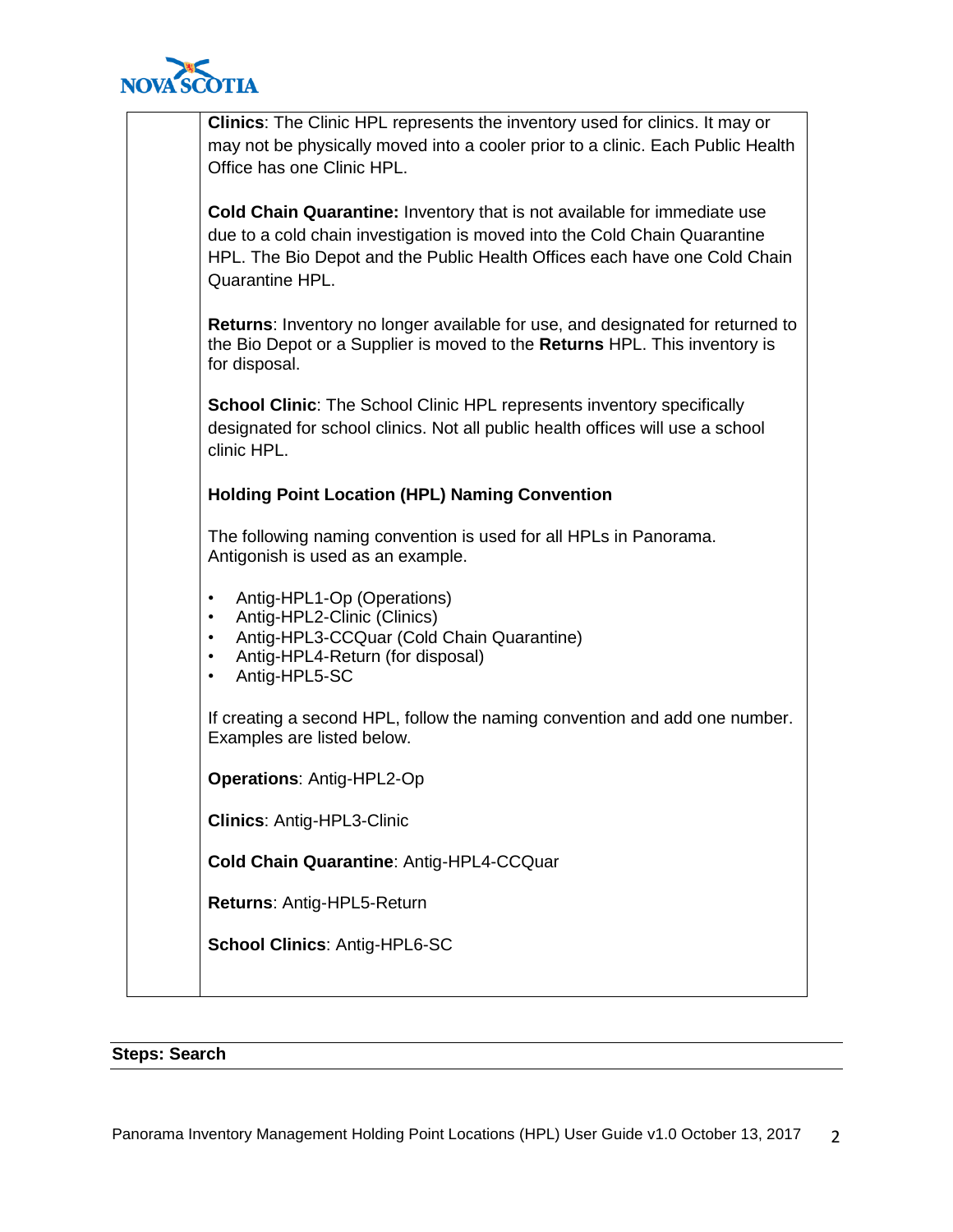

**Overview Steps**: Inventory Setup>Holding Point Location>Search for Holding Point> Add criteria> Search

- 1. Click **Inventory Set-up** on the Left-Hand Navigation Menu.
- 2. Click **Holding Point Location**.
- 3. The **Holding Point Location Search** screen displays. The user's public health office displays in the **Organization** field.

| <b>Holding Point Location Search</b>                                                                   |                                                   |                                                                                |                                                                                                                                                                                  | A Hide Holding Point Location Search      |
|--------------------------------------------------------------------------------------------------------|---------------------------------------------------|--------------------------------------------------------------------------------|----------------------------------------------------------------------------------------------------------------------------------------------------------------------------------|-------------------------------------------|
| click 'Close' to close.                                                                                |                                                   |                                                                                | To specify an Organization first click on the 'Find' button. Then search, or type the name of the Organization you wish to specify, select it and click on 'Select' button. Then |                                           |
| Zone > [Truro Public Health Office]                                                                    |                                                   |                                                                                | Organization: Panorama Cloud > Province of Nova Scotia > Department of Health and Wellness > Nova Scotia Health Authority > Northern                                             | <b>Find C</b>                             |
| <b>Search</b><br><b>ype</b>                                                                            |                                                   |                                                                                |                                                                                                                                                                                  | <b>Close</b>                              |
|                                                                                                        | Select the match with the keyboard or mouse.      | Start typing the name of the Organization. Matches will begin to appear below. |                                                                                                                                                                                  |                                           |
| <b>Organization Name:</b>                                                                              | Truro Public Health Office, -                     |                                                                                |                                                                                                                                                                                  | <b>Show Info</b>                          |
|                                                                                                        | <b>City, Province:</b>                            | <b>Hierarchy Type:</b><br><b>Jurisdictional</b>                                | Status:<br>Active                                                                                                                                                                |                                           |
|                                                                                                        |                                                   |                                                                                |                                                                                                                                                                                  | <b>Select</b>                             |
| <b>Community Provider</b><br><b>Community Travel Clinic</b><br>Community[more]                         |                                                   |                                                                                | <b>None</b><br>Refrigerated                                                                                                                                                      |                                           |
| <b>Holding Point Type:</b><br><b>Community Pharmacy</b>                                                | <b>Holding Point:</b><br>Truro PHO-HP - Truro PHO | <b>Search</b>                                                                  | <b>Cold Chain Capable:</b><br>Freezer                                                                                                                                            |                                           |
| <b>Community Walk-in Clinic</b><br><b>Correctional Facility</b><br><b>First Nations</b>                |                                                   |                                                                                |                                                                                                                                                                                  |                                           |
| <b>Hospital</b><br><b>Jurisdictional Depot</b><br>Long-Term Care Facility<br><b>Other Organization</b> |                                                   |                                                                                |                                                                                                                                                                                  |                                           |
| Physician/Health[more]<br><b>Public Health Office</b><br><b>Public Health Travel Clinic</b>            |                                                   |                                                                                |                                                                                                                                                                                  |                                           |
| <b>School</b><br><b>Transit Point</b><br>University/College[more]                                      |                                                   |                                                                                |                                                                                                                                                                                  |                                           |
| <b>HPL Type:</b>                                                                                       | <b>HPL Code:</b>                                  |                                                                                | <b>Parent Holding Point Location:</b>                                                                                                                                            |                                           |
| <b>Override Holding Point Security</b>                                                                 |                                                   |                                                                                |                                                                                                                                                                                  |                                           |
|                                                                                                        |                                                   |                                                                                |                                                                                                                                                                                  |                                           |
|                                                                                                        |                                                   |                                                                                |                                                                                                                                                                                  | <b>Search</b><br><b>Retrieve</b><br>Clear |

- 4. Add the Holding Point in the **Holding Point** field. The type-ahead functionality generates options for selection. Select the **Holding Point**.
- 5. If searching for a holding point that is outside of your organization, ensure the "**Override Holding Point Security**" box is checked off.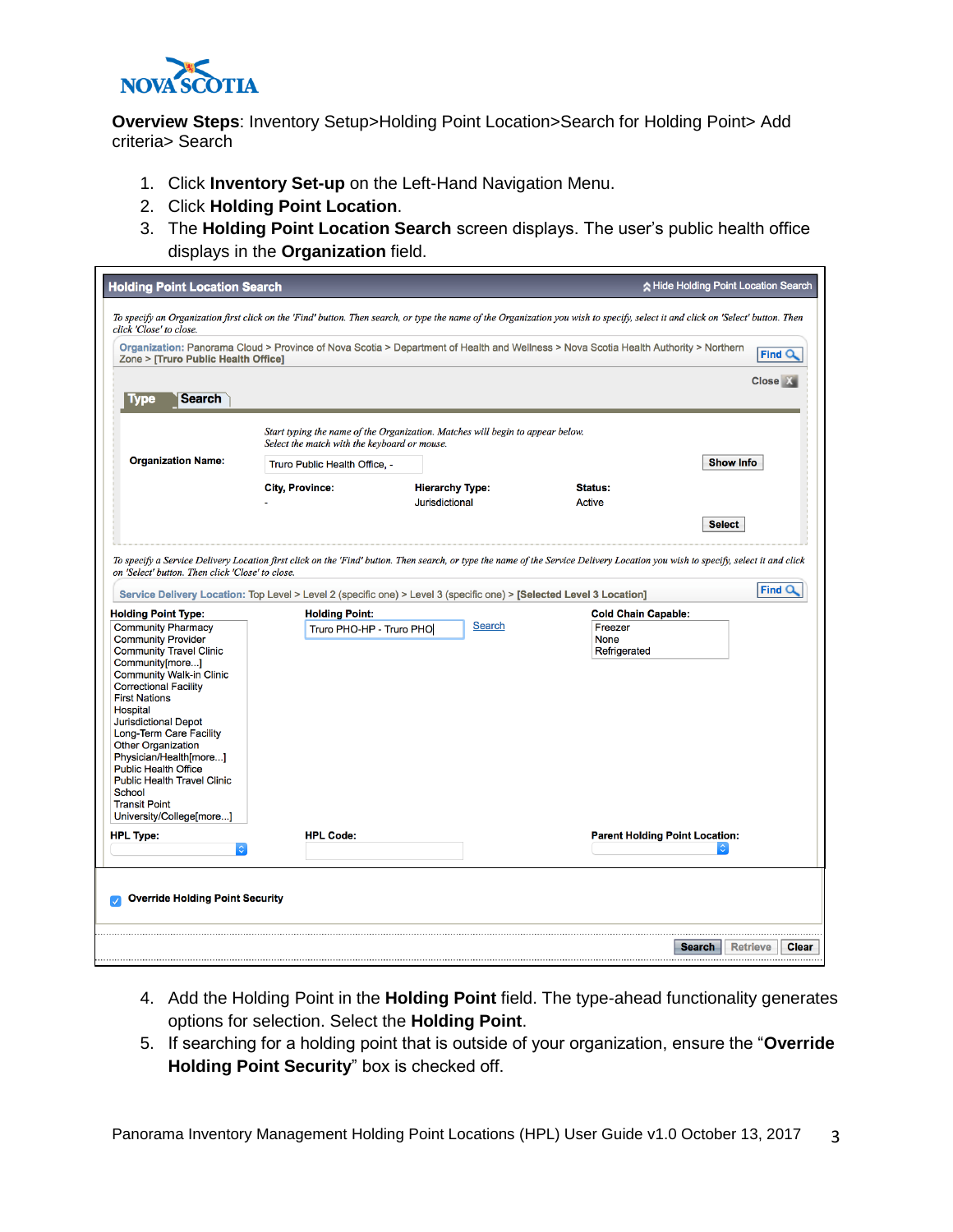

# 6. Click **Search**.

| <b>Search</b><br><b>Tvpe</b>                                                                                                                                                                                                                                                                                                                                                                                                                                           |                                              |                                                                                                                                                                                                                                                                                                          |                                        | <b>UNUU WA</b>                            |
|------------------------------------------------------------------------------------------------------------------------------------------------------------------------------------------------------------------------------------------------------------------------------------------------------------------------------------------------------------------------------------------------------------------------------------------------------------------------|----------------------------------------------|----------------------------------------------------------------------------------------------------------------------------------------------------------------------------------------------------------------------------------------------------------------------------------------------------------|----------------------------------------|-------------------------------------------|
|                                                                                                                                                                                                                                                                                                                                                                                                                                                                        | Select the match with the keyboard or mouse. | Start typing the name of the Organization. Matches will begin to appear below.                                                                                                                                                                                                                           |                                        |                                           |
| <b>Organization Name:</b>                                                                                                                                                                                                                                                                                                                                                                                                                                              | Truro Public Health Office, -                |                                                                                                                                                                                                                                                                                                          |                                        | <b>Show Info</b>                          |
|                                                                                                                                                                                                                                                                                                                                                                                                                                                                        | <b>City, Province:</b>                       | <b>Hierarchy Type:</b><br><b>Jurisdictional</b>                                                                                                                                                                                                                                                          | Status:<br><b>Active</b>               |                                           |
| on 'Select' button. Then click 'Close' to close.                                                                                                                                                                                                                                                                                                                                                                                                                       |                                              | To specify a Service Delivery Location first click on the 'Find' button. Then search, or type the name of the Service Delivery Location you wish to specify, select it and click<br>Service Delivery Location: Top Level > Level 2 (specific one) > Level 3 (specific one) > [Selected Level 3 Location] |                                        | <b>Select</b><br>Find <sub>Q</sub>        |
| <b>Holding Point Type:</b>                                                                                                                                                                                                                                                                                                                                                                                                                                             | <b>Holding Point:</b>                        |                                                                                                                                                                                                                                                                                                          | <b>Cold Chain Capable:</b>             |                                           |
| <b>Community Pharmacy</b><br><b>Community Provider</b><br><b>Community Travel Clinic</b><br>Community[more]<br><b>Community Walk-in Clinic</b><br><b>Correctional Facility</b><br><b>First Nations</b><br>Hospital<br><b>Jurisdictional Depot</b><br>Long-Term Care Facility<br><b>Other Organization</b><br>Physician/Health[more]<br><b>Public Health Office</b><br><b>Public Health Travel Clinic</b><br>School<br><b>Transit Point</b><br>University/College[more] | Truro PHO-HP - Truro PHO                     | Search                                                                                                                                                                                                                                                                                                   | Freezer<br><b>None</b><br>Refrigerated |                                           |
| <b>HPL Type:</b>                                                                                                                                                                                                                                                                                                                                                                                                                                                       | <b>HPL Code:</b>                             |                                                                                                                                                                                                                                                                                                          | <b>Parent Holding Point Location:</b>  |                                           |
| <b>Override Holding Point Security</b>                                                                                                                                                                                                                                                                                                                                                                                                                                 |                                              |                                                                                                                                                                                                                                                                                                          |                                        | Retrieve<br><b>Clear</b><br><b>Search</b> |

# 7. The search results display in the **Search Results** section.

| A Hide<br><b>Search Results</b>                 |                   |                       |                          |                                |  |  |
|-------------------------------------------------|-------------------|-----------------------|--------------------------|--------------------------------|--|--|
| Your search criteria returned (4) result(s).    |                   |                       |                          |                                |  |  |
| <b>Row Actions:</b><br><b>Update HPL</b><br>Cre |                   |                       |                          |                                |  |  |
| <b>Holding Point</b>                            | <b>HPL Code</b>   | <b>HPL Type</b>       | <b>HPL Description</b>   | 5<br><b>Cold Chain Capable</b> |  |  |
| Truro PHO-HP - Truro PHO                        | Truro-HPL1-Op     | Operational           | $\overline{a}$           | Refrigerated                   |  |  |
| Truro PHO-HP - Truro PHO                        | Truro-HPL2-Clinic | Operational           | ٠                        | Refrigerated                   |  |  |
| Truro PHO-HP - Truro PHO                        | Truro-HPL3-CCQuar | <b>CC</b> Quarantined | $\overline{\phantom{a}}$ | Refrigerated                   |  |  |
| Truro PHO-HP - Truro PHO                        | Truro-HPL4-Return | <b>For Return</b>     |                          | None                           |  |  |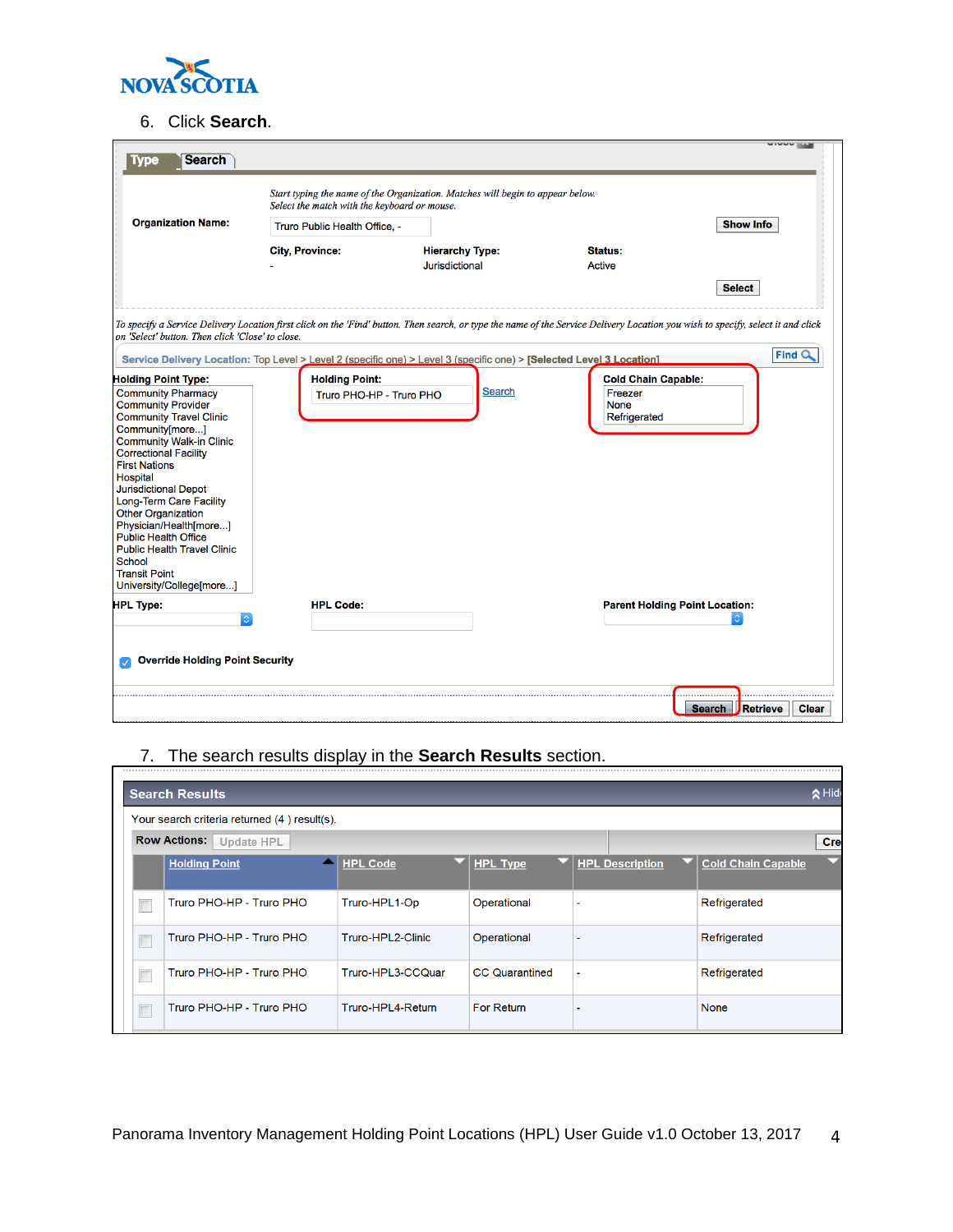

 $\overline{\mathbf{M}}$ 

Only Internal Holding Points, i.e., for the Bio Depot and the Public Health Offices, are assigned HPLs in Panorama.

- 8. A search may be completed by Holding Point Location Type.
- 9. The **Cold Chain Capable** Box selection may be used to search for HPLs that require refrigeration and those that do not.
- 10. To search for all HPLs in the province, complete an open search. Do not add a specific Holding Point to the Holding Point field.

#### <span id="page-4-0"></span>**Steps: View a HPL**

**Overview Steps**: Search>Select HPL>click **Update HPL**>Make updates>Save>Cancel

- 1. To view the details about a specific HPL, check the box next to the name of the Holding Point.
- 2. Click the **Update HPL** button.

|                                              | Search Results                           |                     |                 |  | k Hide S                                                                                                                       |  |  |
|----------------------------------------------|------------------------------------------|---------------------|-----------------|--|--------------------------------------------------------------------------------------------------------------------------------|--|--|
| Your search criteria returned (4) result(s). |                                          |                     |                 |  |                                                                                                                                |  |  |
|                                              | <b>Row Actions:</b><br><b>Update HPL</b> |                     |                 |  | <b>Creat</b>                                                                                                                   |  |  |
|                                              | <b>Holding Point</b>                     | <b>HPL Code</b>     | <b>HPL Type</b> |  | $\blacktriangledown$ <b>HPL Description <math>\blacktriangledown</math> Cold Chain Capable <math>\blacktriangledown</math></b> |  |  |
| $\sqrt{}$                                    | Bridgewater PHO-HP - Bridgewater PHO     | Bridgew-HPL4-Return | For Return      |  | <b>None</b>                                                                                                                    |  |  |

- 3. The **Maintain Holding Point Location Information** screen displays. The following information may be viewed.
	- Holding Point
	- Holding Point Type, e.g., Operational
	- Cold Chain Capable, e.g., refrigerated
	- ASC suspended will be checked off if the HPL has been impacted by an adverse storage condition.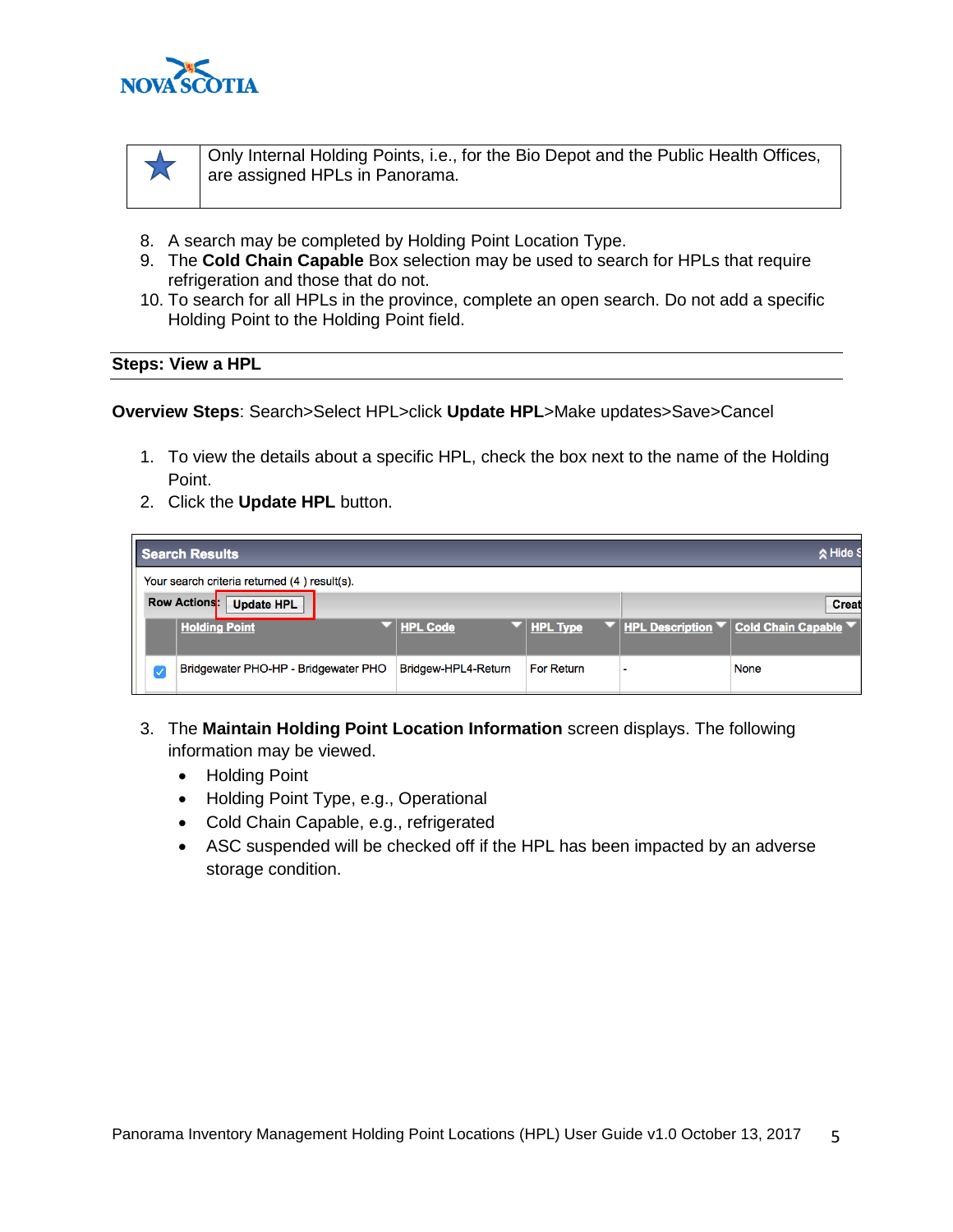

|                            | <b>Maintain Holding Point Location Information</b> |                                            | ☆ Hide HPL Fields                     |
|----------------------------|----------------------------------------------------|--------------------------------------------|---------------------------------------|
| * Required field           |                                                    |                                            |                                       |
| * Holding Point:           |                                                    | <b>Parent Holding Point Location:</b>      | * Holding Point Location Type:        |
|                            | Search<br>Bridgewater PHO-HP - Bridgewat           |                                            | Operational<br>$ \hat{\phi} $         |
|                            | * Holding Point Location Code:                     | <b>Holding Point Location Description:</b> | <b>Holding Point Location Number:</b> |
| Bridgew-HPL1-Op            |                                                    |                                            | 30                                    |
|                            | <b>Walk-order Sequence Number:</b>                 | * Cold Chain Capable:                      | Capacity:                             |
|                            |                                                    | Refrigerated<br>$\mathbb{C}^2$             |                                       |
| <b>Priority Pick Code:</b> |                                                    | <b>Storage Method:</b>                     |                                       |
|                            |                                                    |                                            |                                       |
| <b>Reserved:</b>           | <b>Reservation Comment:</b>                        |                                            |                                       |
|                            |                                                    |                                            |                                       |
| <b>Monitored:</b>          | Alarmed:                                           | <b>Uninterruptible Power:</b>              | <b>Biologicals only:</b>              |
|                            |                                                    |                                            |                                       |
| Lockable:                  | <b>ASC Suspended:</b>                              | <b>Mobile:</b>                             | <b>Protected From Light:</b>          |
| <b>Comment:</b>            |                                                    |                                            |                                       |
|                            |                                                    |                                            |                                       |
| <b>Active From:</b>        |                                                    | <b>Active To:</b>                          | Inactive:                             |
| 01<br>2017                 | 噩<br>01                                            | 囲                                          |                                       |
| mm<br><b>уууу</b>          | dd                                                 | dd<br>уууу<br>mm                           |                                       |

4. After viewing the HPL, click the **Cancel** button.

# <span id="page-5-0"></span>**Steps: Create a HPL**

# **Overview Steps**: Search>Click **Create New HPL**>Add HPL information>Save

| Five types of Panorama HPLs have been created for Nova Scotia.                                                                                                                                                                            |
|-------------------------------------------------------------------------------------------------------------------------------------------------------------------------------------------------------------------------------------------|
| <b>Operational:</b> The Operational HPL contains the inventory that is available for<br>daily use and requisitions. Currently, each Public Health Office has one<br>Operational HPL, and the Bio Depot has two Operational HPLs.          |
| <b>Clinics:</b> The Clinic HPL represents the inventory used for clinics. It may or<br>may not be physically moved into a cooler prior to a clinic. Each Public Health<br>Office has one Clinic HPL.                                      |
| <b>Cold Chain Quarantine:</b> Inventory that is not available for immediate use<br>due to a cold chain investigation is moved into the Cold Chain Quarantine<br>HPL. The Bio Depot and the Public Health Offices each have one Cold Chain |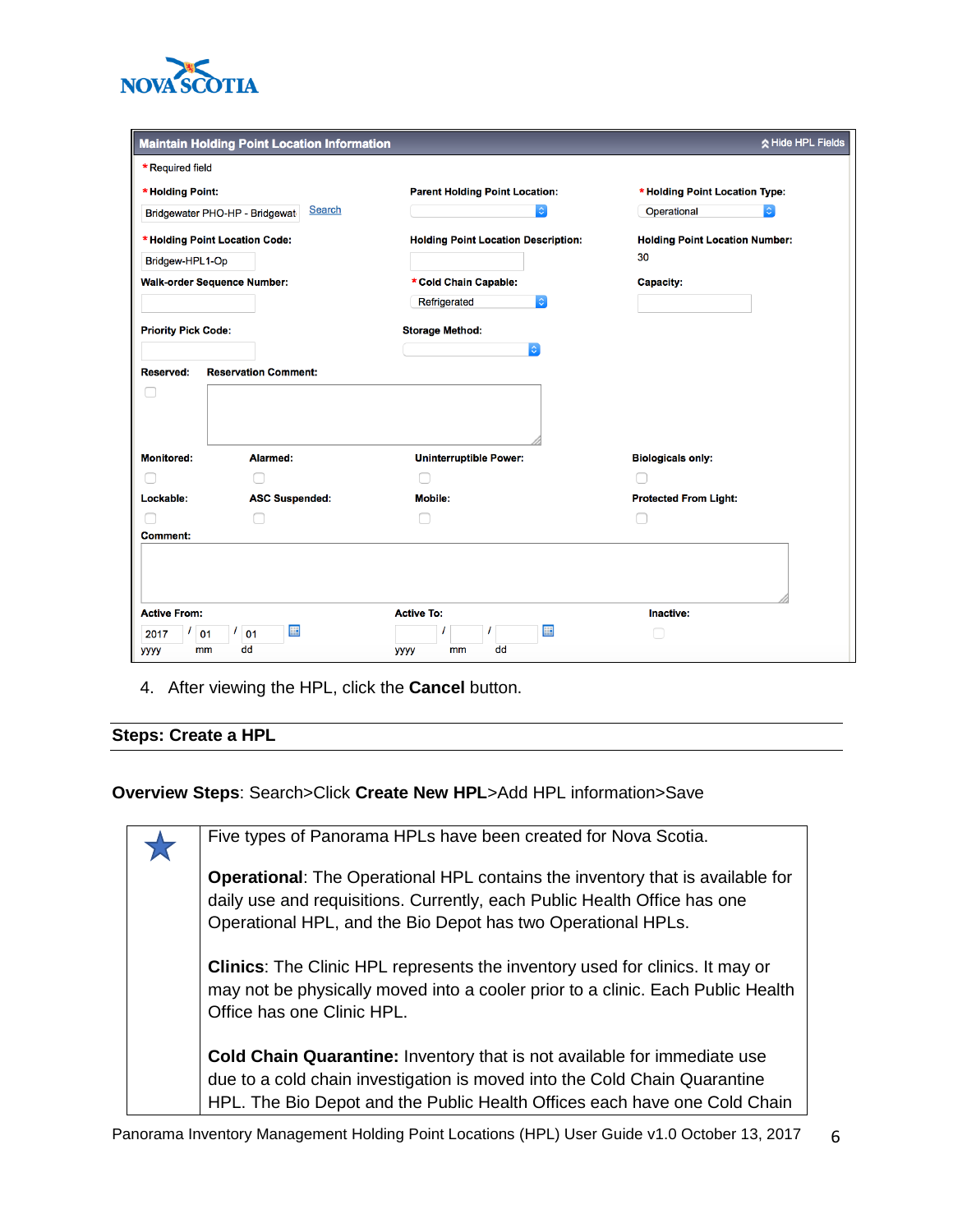

| Quarantine HPL. The Bio Depot has one extra HPL called Quarantine for<br>review (QR).                                                                                                                                        |
|------------------------------------------------------------------------------------------------------------------------------------------------------------------------------------------------------------------------------|
| <b>Returns:</b> Inventory no longer available for use, and designated for returned to<br>the Bio Depot or a Supplier is moved to the Returns HPL. This inventory is<br>for disposal.                                         |
| <b>School Clinic:</b> The School Clinic HPL represents inventory specifically<br>designated for school clinics. Not all public health offices will use a school<br>clinic HPL.                                               |
| <b>Holding Point Location (HPL) Naming Convention</b>                                                                                                                                                                        |
| The following naming convention is used for all HPLs in Panorama.<br>Antigonish is used as an example.                                                                                                                       |
| Antig-HPL1-Op (Operations)<br>$\bullet$<br>Antig-HPL2-Clinic (Clinics)<br>$\bullet$<br>Antig-HPL3-CCQuar (Cold Chain Quarantine)<br>$\bullet$<br>Antig-HPL4-Return (for disposal)<br>$\bullet$<br>Antig-HPL5-SC<br>$\bullet$ |
| If creating a second HPL, follow the naming convention and add one number.<br>Examples are listed below.                                                                                                                     |
| <b>Operations: Antig-HPL2-Op</b>                                                                                                                                                                                             |
| <b>Clinics: Antig-HPL3-Clinic</b>                                                                                                                                                                                            |
| Cold Chain Quarantine: Antig-HPL4-CCQuar                                                                                                                                                                                     |
| Returns: Antig-HPL5-Return                                                                                                                                                                                                   |
| <b>School Clinics: Antig-HPL6-SC</b>                                                                                                                                                                                         |

- 1. Complete a HPL search to ensure the HPL has not been created.
- 2. Click the **Create New HPL** button.

| <b>Search Results</b> |                   |          |                 |                             | ☆ Hide Search Results |
|-----------------------|-------------------|----------|-----------------|-----------------------------|-----------------------|
| <b>Row Actions:</b>   | <b>Update HPL</b> |          |                 |                             | <b>Create New HPL</b> |
| <b>Holding Point</b>  | A HPL Code        | HPL Type | HPL Description | <b>F</b> Cold Chain Capable | Inactive?             |
| Total: 0              | Page 1 of 1       |          |                 |                             | Jump to page:         |

3. The **Maintain Holding Point Location Information** screen displays. (The screen has been populated with information).

Panorama Inventory Management Holding Point Locations (HPL) User Guide v1.0 October 13, 2017 7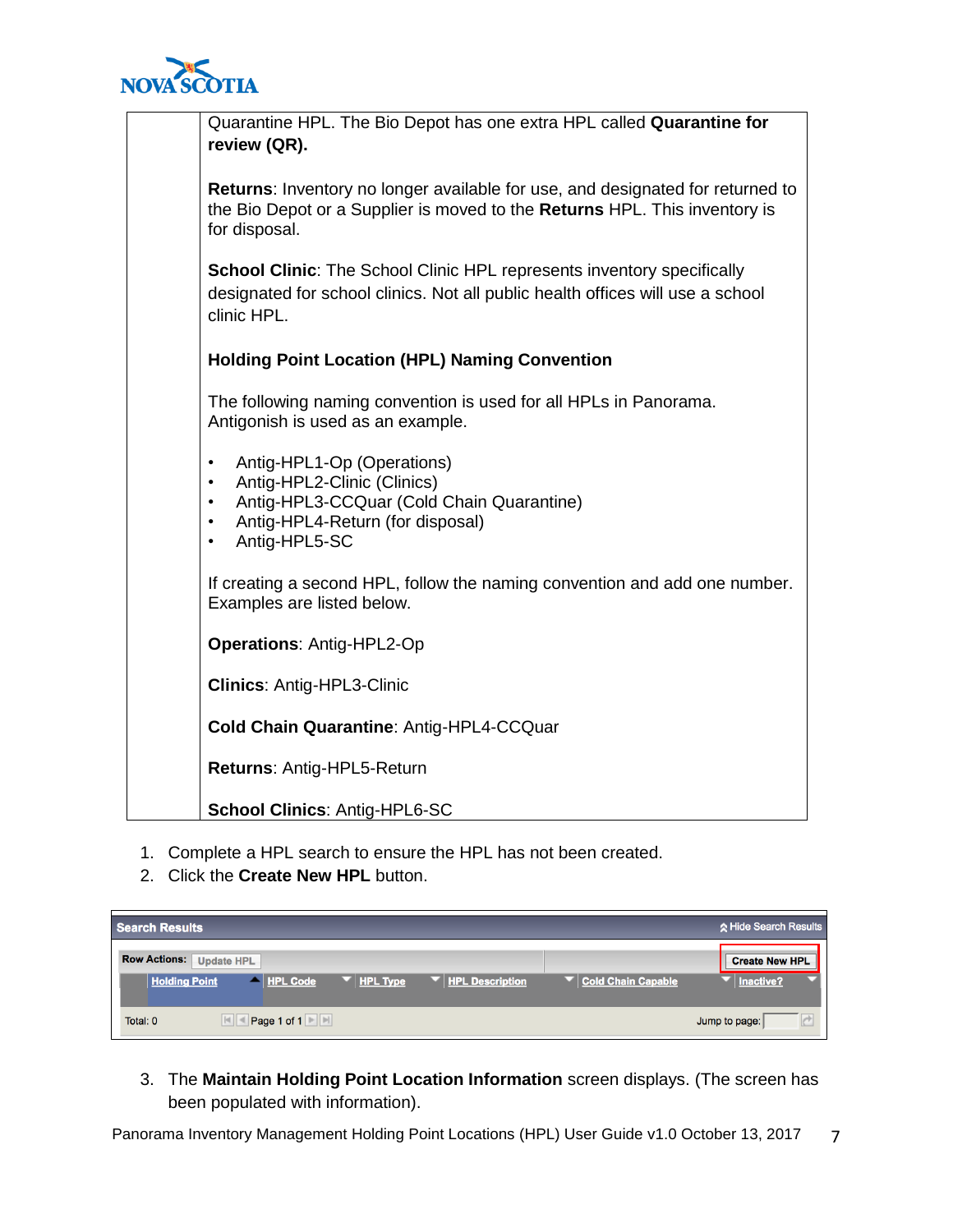

|                                              |                                                 | <b>Maintain Holding Point Location Information</b> |                                       |
|----------------------------------------------|-------------------------------------------------|----------------------------------------------------|---------------------------------------|
| * Required field                             |                                                 |                                                    |                                       |
| * Holding Point:                             |                                                 | <b>Parent Holding Point Location:</b>              | * Holding Point Location Type:        |
|                                              | <b>Search</b><br>Bridgewater PHO-HP - Bridgewat | $ \hat{\mathbf{c}} $                               | Operational<br>$ \diamond\rangle$     |
|                                              | * Holding Point Location Code:                  | <b>Holding Point Location Description:</b>         | <b>Holding Point Location Number:</b> |
| Bridgew-HPL1-Op                              |                                                 |                                                    | 30                                    |
|                                              | <b>Walk-order Sequence Number:</b>              | * Cold Chain Capable:                              | <b>Capacity:</b>                      |
|                                              |                                                 | $ \hat{\mathbf{c}} $<br>Refrigerated               |                                       |
| <b>Priority Pick Code:</b>                   |                                                 | <b>Storage Method:</b>                             |                                       |
|                                              |                                                 | юI                                                 |                                       |
| <b>Reserved:</b>                             | <b>Reservation Comment:</b>                     |                                                    |                                       |
|                                              |                                                 |                                                    |                                       |
| <b>Monitored:</b>                            | Alarmed:                                        | <b>Uninterruptible Power:</b>                      | <b>Biologicals only:</b>              |
|                                              |                                                 |                                                    |                                       |
|                                              |                                                 |                                                    | <b>Protected From Light:</b>          |
|                                              | <b>ASC Suspended:</b>                           | <b>Mobile:</b>                                     |                                       |
|                                              |                                                 |                                                    |                                       |
|                                              |                                                 |                                                    |                                       |
|                                              |                                                 |                                                    |                                       |
| Lockable:<br>Comment:<br><b>Active From:</b> |                                                 | <b>Active To:</b>                                  | Inactive:                             |
| 01<br>2017                                   | 噩<br>01                                         | 噩                                                  |                                       |

- 4. Record the following HPL information.
	- Holding Point: Use type-ahead functionality to add the Holding Point.
	- Holding Point Location Type select from the dropdown. If creating an Operational HPL, select HPL1-Op, etc.
	- Holding Point Location Code: Add code, following the naming convention listed at the beginning of this section.
	- Cold Chain Capable select from drop-down. Select Refrigerated for HPLs that will store refrigerated vaccines.
	- Active From: Populates with today's date change if desired.
	- **Note:** ASC suspended will be checked off by the system if a ASC is recorded for the HPL. You may uncheck it.
	- **Optional Information**
		- $\circ$  While not all fields must be completed for business or system reason, there are extra fields NS may wish to complete for a more comprehensive record.
		- o Comments

| <b>Monitored:</b> | Alarmed:              | <b>Uninterruptible Power:</b> | <b>Biologicals only:</b>     |
|-------------------|-----------------------|-------------------------------|------------------------------|
|                   |                       |                               |                              |
| Lockable:         | <b>ASC Suspended:</b> | <b>Mobile:</b>                | <b>Protected From Light:</b> |
|                   |                       |                               |                              |

**Not required**

- •Walk-order Sequence Number
- • Holding Point Location Description

Panorama Inventory Management Holding Point Locations (HPL) User Guide v1.0 October 13, 2017 8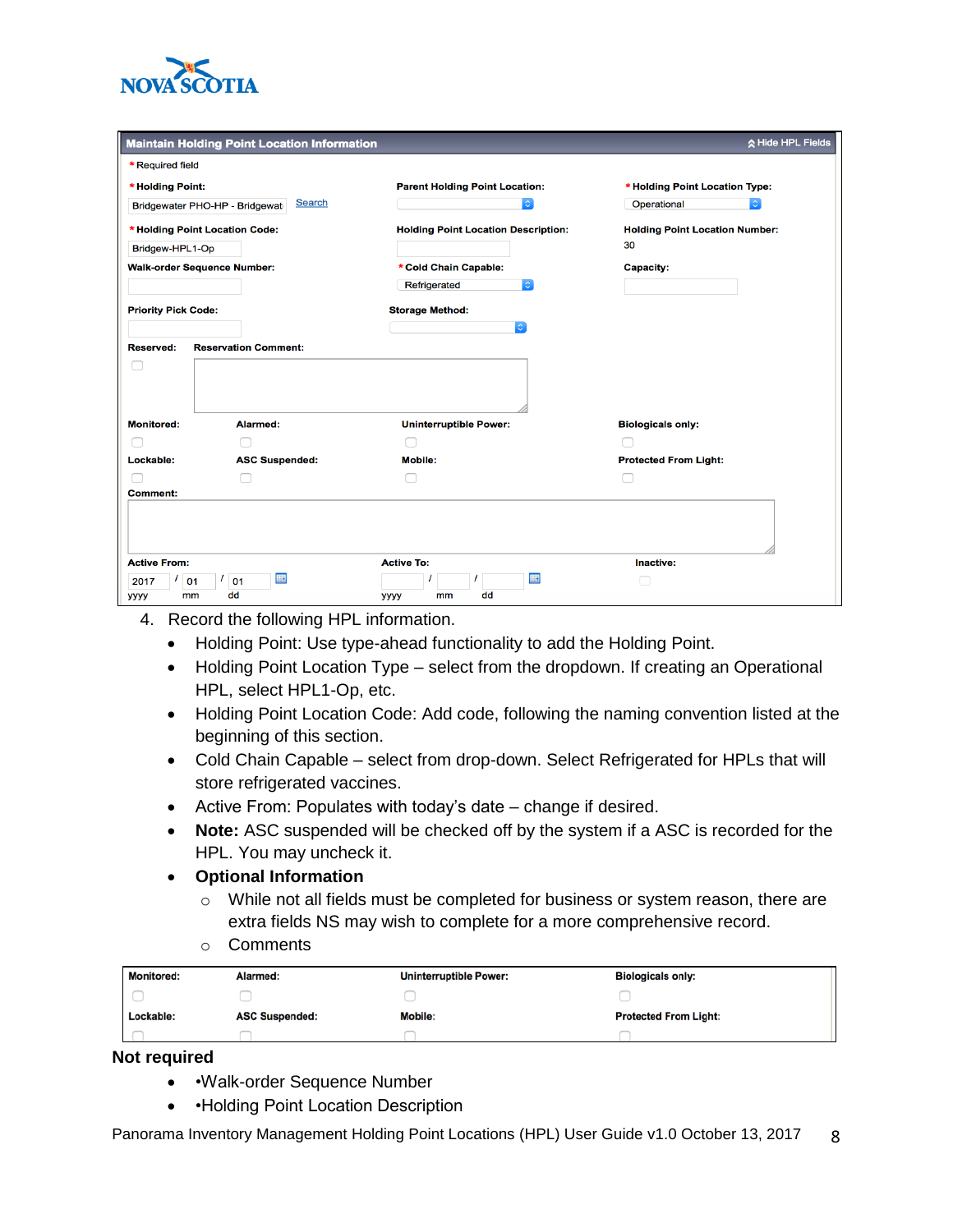

- • Priority Pick Code
- 5. Click the **Save** button located at the bottom of the screen.

Save Cancel

6. Confirmation message displays.

# <span id="page-8-0"></span>**Steps: Update a HPL**

**Overview Steps**: Search>Click **Update HPL**>Make updates>Save>Cancel

- 1. Follow the HPL search process.
- 2. Check the box next to the name of the HPL.
- 3. Click the **Update HPL** button.

| Search Results |   |                                              |                     |                 |                          |                                                 |  |
|----------------|---|----------------------------------------------|---------------------|-----------------|--------------------------|-------------------------------------------------|--|
|                |   | Your search criteria returned (4) result(s). |                     |                 |                          |                                                 |  |
|                |   | <b>Row Actions: Update HPL</b>               | <b>Creat</b>        |                 |                          |                                                 |  |
|                |   | <b>Holding Point</b>                         | <b>HPL Code</b>     | <b>HPL Type</b> |                          | ▼ <u>HPL Description</u> ▼ Cold Chain Capable ▼ |  |
|                | ✓ | Bridgewater PHO-HP - Bridgewater PHO         | Bridgew-HPL4-Return | For Return      | $\overline{\phantom{0}}$ | <b>None</b>                                     |  |

4. The **Maintain Holding Point Location Information** screen displays.